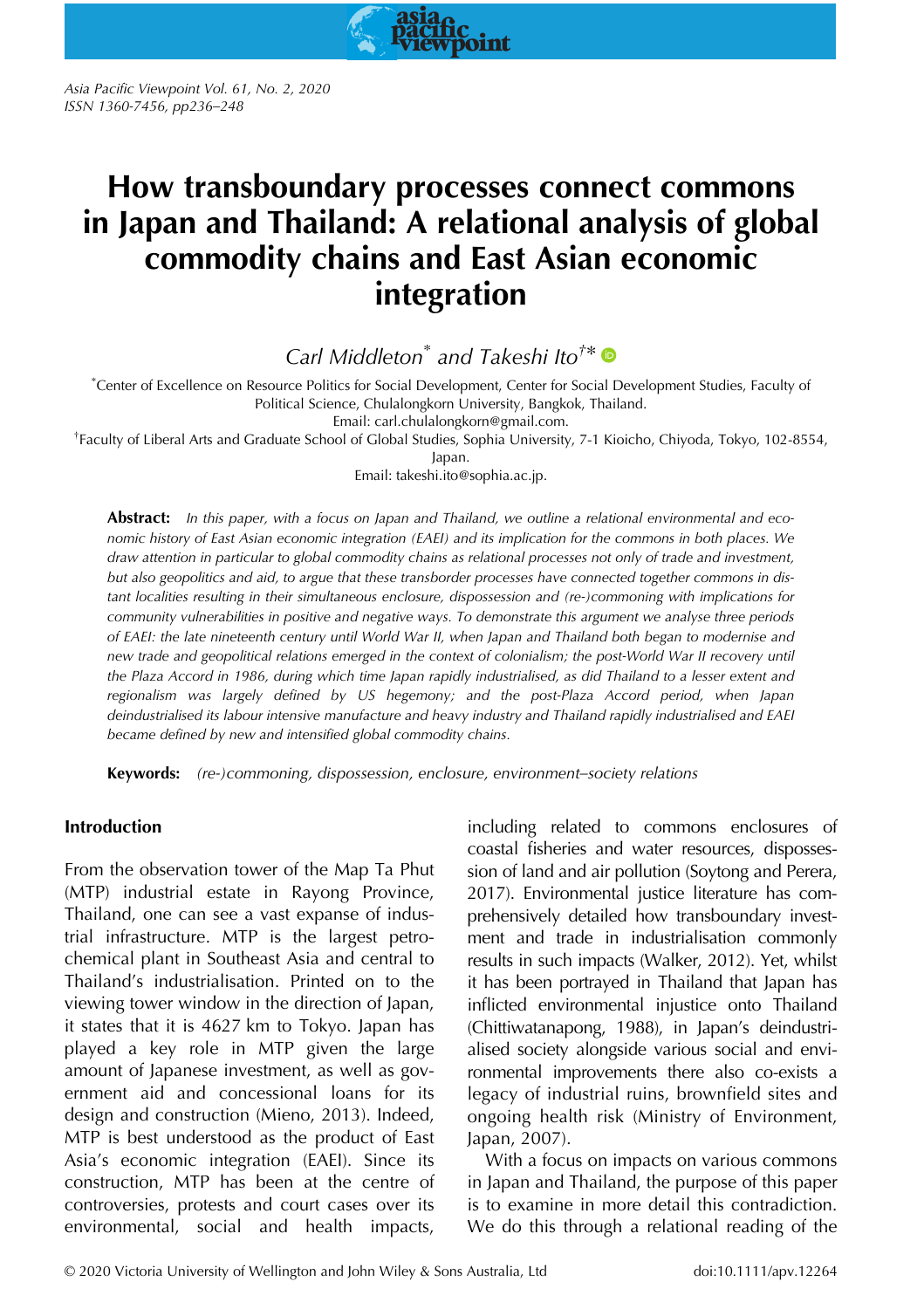environmental and economic history of EAEI, whereby distant places and their 'local' environment–society relations have become entwined and reworked through the various transboundary processes of EAEI. These processes include not only trade and investment, but also geopolitics and aid and are in essence the dynamics of capitalist development that establish global commodity chains<sup>1</sup> (GCCs). Overall, we argue that the multiple local commons enclosures and recommoning in Japan and Thailand that have taken place at different temporal points over the history of EAEI and have impacted people's vulnerability in positive and negative ways should be understood as relationally connected together rather than as the outcomes only of external actors and processes acting upon localities. In essence, they may be understood as transboundary-connected commons that are subject to multi-scaled hybrid forms of governance (Miller et al., 2019).

In the next section we conceptualise our approach towards identifying transboundary connections between commons in distant places. In the following sections, we empirically demonstrate the argument by dividing the history of EAEI into three periods: the late nineteenth century until World War II (WWII); from post-WWII to the signing of the Plaza Accord; and the post-Plaza Accord period. Our analytical strategy for each period entails: (i) outlining the narrative of conventional EAEI, including how its practices and institutionalisation have been shaped by geopolitics, domestic politics in Japan and Thailand, flows of trade and investment via GCCs and aid; (ii) a more detailed examination of domestic dynamics in Japan and Thailand through a relational lens, which examines how each country has shaped practices and politics in the other, with particular attention to processes of commodification (commons enclosure; resource dispossession) and recommoning and the role of the 'development state,' private actors and communities; and (iii) reconsidering of EAEI through a relational lens that draws out how environment–society relations are connected between distant localities. The paper is based on an extensive critical reading of literature in political ecology, teleconnections, world ecology and environmental history and EAEI in Japan and Thailand. Our analysis is also influenced by recent and ongoing fieldwork in Thailand and Japan on a relational approach to EAEI, including at industrial sites in Thailand in peri-urban Bangkok (Bang Kasii in 2017); Map Ta Phut (2017– present) and Ayuthaya (2019); and in Japan in Ashio copper mine (2019–present) and Watarase  $(2017–present).<sup>2</sup>$ 

### Conceptualising transboundary connections between commons in distant places

A rapidly growing body of literature has emphasised how global processes 'teleconnect' together people, societies and ecosystems and that placebased vulnerabilities are interdependent on one another at multiple spatial and temporal scales (e.g. Adger et al., 2009; Liu et al., 2013). They have emphasised a range of co-produced processes that increase interdependence, including: economic processes such as the structure of GCCs and deepening economic market linkages; associated flows of resources, including primary commodities, manufactured goods and embodied resources such as 'virtual water'; geopolitical processes, including the role of regional institutions, diplomatic activity and aid; movement of people; flows of information and knowledge; and physical and biological environmental processes, such as climate and large-scaled ecosystems. In this paper, we adopt a critical reading of the teleconnection literature, following Robbins (2014) who emphasises the relational nature of risk and the production of vulnerability along chains of accumulation and the inequalities and injustices associated with these.

Economic processes deserve particular consideration in understanding how local places become connected together. Here, researchers have paid growing attention to the GCCs defined as 'the nexus of interconnected functions, operations and transactions through which a specific product or service is produced, distributed and consumed' (Coe et al., 2008: 272). The framework of GCCs is useful for capturing the process of sequential transformation in which each production stages adds value in the process of the production of goods or services, forming networks of interconnected nodes and links extended spatially across national boundaries. Thus, the analytical focus tends to be interfirm relations and how lead firms organise stages of value creation in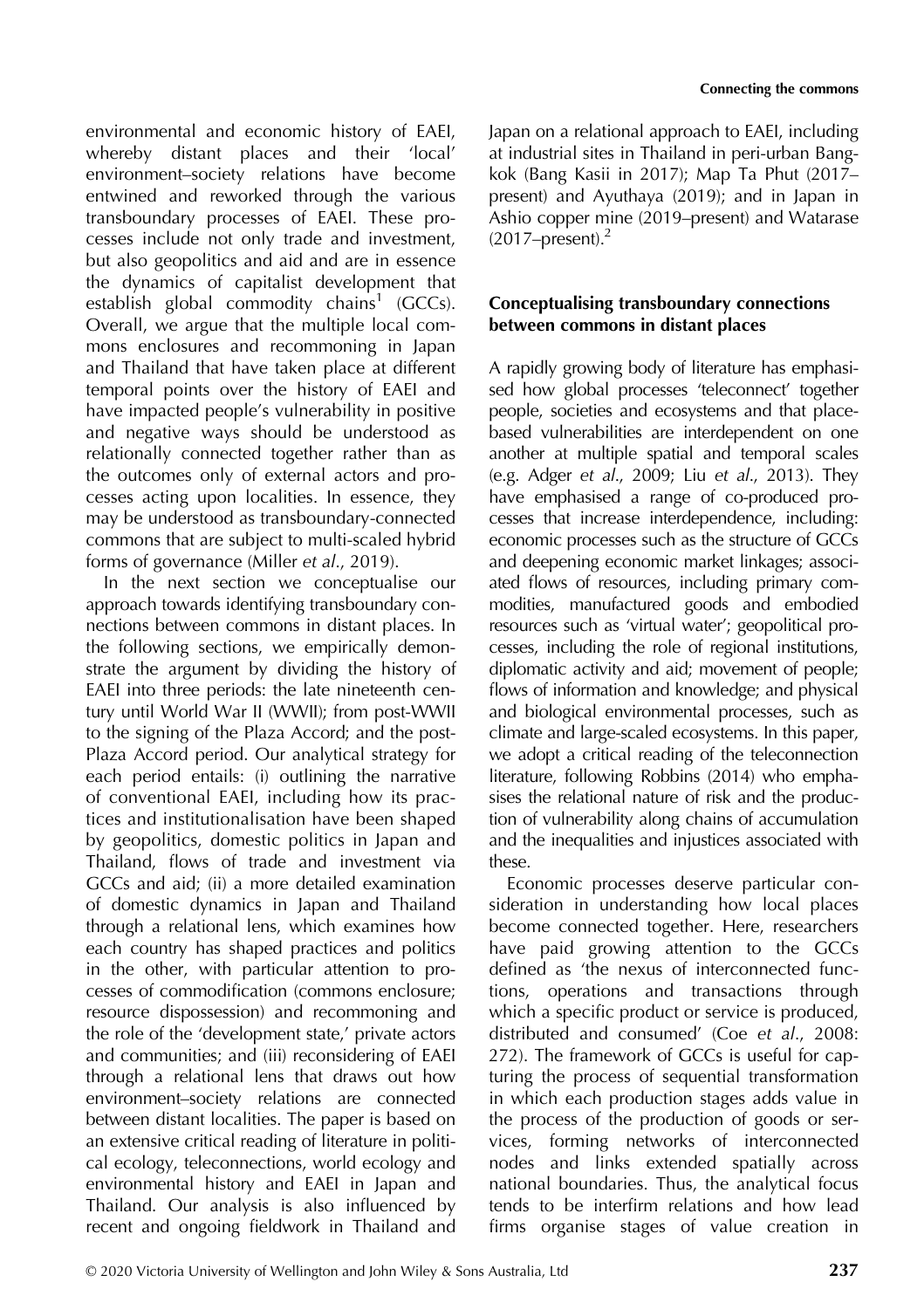hierarchies through their control of capital, technology and knowledge. Of relevance to our analysis, however, is how flows of capital (investment) and resources (trade) along GCCs, as well its governance and political structures, connect distant locations of production and consumption and simultaneously rework environment–society relations.

Production, exchange and consumption of commodities between places are said to create a win–win relationship for all by allocating and using resources for production efficiently based on the principle of comparative advantage. Yet, it is through the division of labour in capitalist production and the separation of places of production and consumption that GCCs sustain uneven patterns of resource and labour exploitation, vulnerabilities and consumption. Lamb et al. (2019), for example, have demonstrated how in the case of sand mining and trade for construction, GCCs connect vulnerabilities at points of production and consumption (also Robbins, 2014). Their work seeks to 'reveal how value produced in one filed can effectively overlook and sometimes undermine value in another' (Lamb et al., 2019: 2), revealing how simultaneously one group can accumulate whilst another experiences degradation (also Huber, 2017). Meanwhile, Tsing (2004) emphasises how globalisation and the creation of its GCCs should not be viewed in the abstract, but rather that all along the GCCs friction emerges as significant work is required to create and maintain them given that local circumstances must be reworked to ensure compatibility of practices between locations along the GCC.

Another aspect of the GCC relationship relates to ecological flows. Through the economic relations developed under GCC trade, importing countries can reduce domestic pressures on land and water by offshoring production to exporting countries (Urry, 2014). As environmental economists Muradian and Martinez-Alier (2001) put it, 'If one conceives international flows of cheap primary products (or environment-intensive products in general) as 'ecological flows', that is as environmentalcost shifting from the importing to the exporting country, then freer trade can promote increasing environmental-load displacement from the importing to the exporting country'. In this view, trade through GCCs

creates an uneven distribution of environmental degradation between importing and exporting countries. This line of analysis has also been developed in the concept of ecologically unequal exchange (EUE), which is grounded in world systems theory and highlights structures of social and environmental inequality between the countries of the North and South (Scott Frey et al., 2019), as well as Dauvergne's concept of shadow ecology that revealed how resource management in Southeast Asia was influenced via trade, investment and aid as Japan's resource demand grew (Dauvergne, 1997).

We agree with the critiques put forward by Robbins (2014), Lamb et al. (2019), Muradian and Martinez-Alier (2001) and other others that demonstrate the GCC framework presents a too simplified understanding of the relationship between economic nodes. In this paper, we want to draw attention to an underappreciated implication, namely how relational processes of the reworking of environment–society relations unfold. The expansion of capitalist relations into uncapitalised environments via GCCs represents the complex process of turning the environment into commodities as an integral part of value creation (e.g. Prudham, 2009). This commodification is a complex process of reworking social relations, including its institutions and formal and informal governance arrangements and holds implications for the commons that may be either maintained or enclosed. Indeed, for Moore (2015) and his conceptualisation of world ecology, capitalism is a way of organising nature and nature in society relations. Of relevance to our argument, 'capitalism in nature' emerges as a network of global processes that connects localities.

In this paper, then, rather than view GCCs as merely connecting nodes of economic production, we emphasise how GCCs relationally connect localities and rework simultaneously environment–society relations in both places through its transborder process. Taking Japan and Thailand as connected case studies, mediated by the economic and geopolitical processes of EAEI, we detail how in localities of extraction and production commons have often been commodified and enclosed and private smallholdings dispossessed, whilst simultaneously in localities of consumption, re-commoning processes may occur if GCCs lessen existing pressures on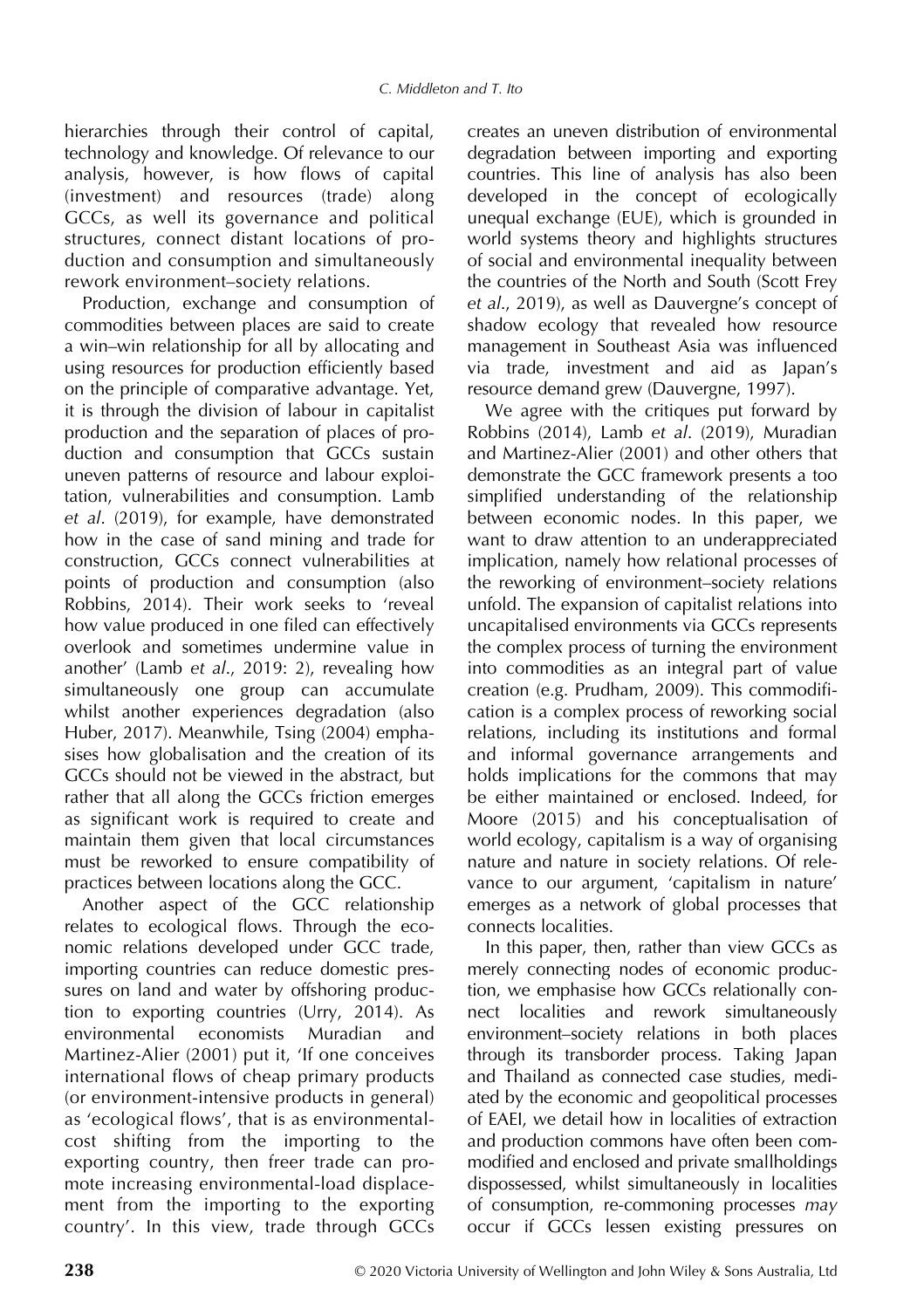extractive or production activities. $3$  Drawing on Miller (2019), GCCs and associated transborder processes of EAEI connect, border and (re)order (b/order) commons in particular places, increasingly through hybrid governance arrangements (Miller et al., 2019). Of interest to us, as stated by Miller (2019), are 'the processes of (re)ordering, parceling, fragmenting and enclosing resources, revenues and labour that shape (re)distributive inclusions and exclusions. In everyday practice, b/ordering privileges the relationship between human interests internal to political boundaries and the external balancing of mutual (geo)political interests'. Whilst Miller (Miller, 2019) examines in particular how processes of commoning and b/ordering co-produce each other, we seek to extend this perspective to consider how b/ordering occurs relationally between transborder localities connected through transboundary processes including processes of hybrid governance.<sup>4</sup>

We now turn to discuss the economic and environmental history of the three periods of EAEI through a relational lens to draw out how local commons in Thailand and Japan have become connected together through these transboundary processes.

## EAEI from the late nineteenth century until World War II

Whilst there has been a history of mercantilist trade in East Asia since at least the sixteenth century, between the mid-seventeenth century until the mid-nineteenth century Thailand and Japan largely held isolationist policies (Ishii and Yoshikawa, 1987: 96–107). In the 1850s, both countries, whilst not formally colonised, were forced to open their economies to western interests following the Bowring Treaty between Britain and Thailand and the Harris Treaty between the US and Japan. Under these and similar treaties with other western countries, Japan and Thailand exported primary products and imported the West's manufactured goods.

It was during this period that Japan and Thailand initiated modernisation policies, but on dramatically different paths. Japan, after the Meiji Restoration of 1868, sought to build a modern country through fukoku kyohei (a prosperous country and strong military), which emphasised the role of the state in both

infrastructure and industrialisation (Shimomura, 2012). In Thailand, modernisation started under the reigns of King Mongkut (1851–1868) and King Chulalongkorn (1868–1910) and initially prioritised primary product export, such as rice, teak and tin via European trading houses (Suehiro, 1985; Phongpaichit and Baker, 2002). This changed property and labour relations from subsistence production towards larger concessions and the early enclosure of some commons. For example, forest land was increasingly enclosed as teak was sought by British companies (Vandergeest and Peluso, 1995). Meanwhile, intensified rice production transformed the landscape of the lower Chaophraya basin (Phongpaichit and Baker, 2002).

Trade with the West spurred more demand for daily necessities within Asia and from the 1880s new intra-Asia trade relations emerged under regional divisions of specialisation, including cotton fabrics manufactured in Japan and rice from Thailand (Sugihara, 2001). Japan's economy became increasingly dependent on trade with other countries – the import of food and raw materials such as cotton, rubber, petroleum, iron ore and the export of industrial manufacturers such as cotton fabrics, rubber products and steel (Okita, 1992: 28–29). Summarising this period, Sugihara (2001) states 'Japan acted as the workshop of Asia in this period, just as Britain acted as the workshop of the world in the first half of the nineteenth century'.

In Japan, major industrial bases developed in Tokyo, Nagoya, Osaka and Kitakyusyu. The Keihin Industrial Zone situated around Tokyo Bay was the largest concentration of manufacturing factories.<sup>5</sup> Initially, the industrial area occupied the west of the Sumida River and the main production was shipbuilding and military industries. Japan's Ministry of Industry established 22 state-owned factories between 1868 and 1886 in the lowland area of East Tokyo producing paper, soap, leather shoes, printing presses, incandescent light bulbs, bricks, cement and rubber. Industrialisation attracted people to live near factories, triggering further land use change that were once rice paddy fields (Endoh, 2007). By the end of the Meiji period (1912), the industrial area expanded to the east side of the Sumida River by landfilling shallows in Tokyo Bay. In the process, communally managed fisheries and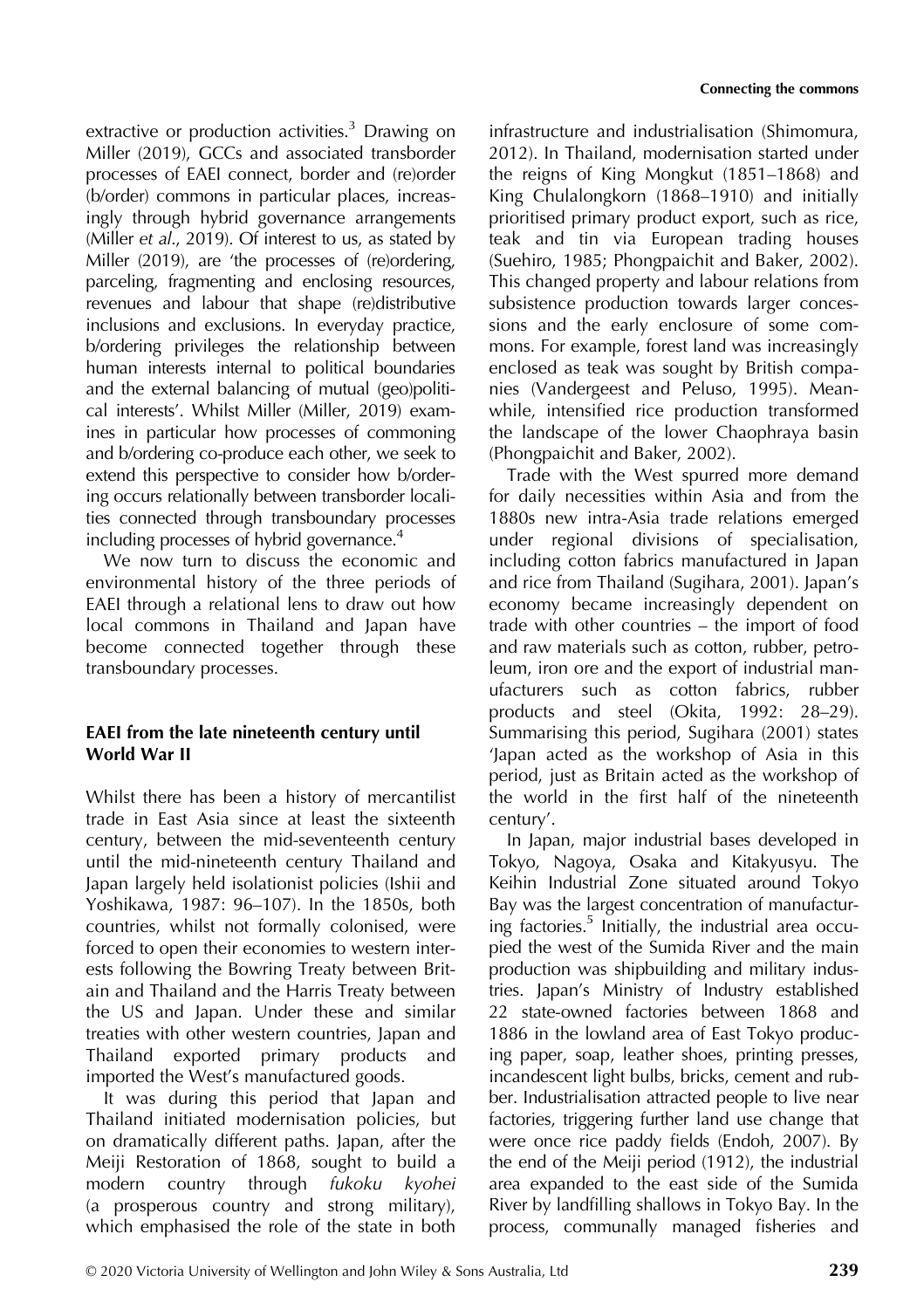seaweed in the Tokyo Bay were increasingly encroached and enclosed. Outside of Tokyo, mining activity polluted air and water commons; perhaps the most well-known case is the heavy metal pollution (arsenic, cadmium, copper, lead and zinc) of the Watarase and Tone Rivers after the transfer of ownership of the Ashio copper mine from the government to a private company, which initiated the intensive mining activity in the 1880s as part of Japan's industrialisation (Iijima, 1982; Shoji and Sugai, 1985).<sup>6</sup>

Taking the fisheries as an example, commonly managed fisheries and fishing grounds had provided livelihoods for local people in coastal villages in Tokyo Bay for at least 400 years. Water, shallows and fisheries including sardines, Spanish mackerel, seaweed, shortneck clams (asari) and freshwater clams (shijimi) were managed as commons, until fishing rights were terminated in 1963. The tradition of common ownership *(iriai)* in Japan is a social system in which community members collectively manage spaces and resources (Suga, 2012). Fisheries as commons can be found, for example, in the Yoro Code (718 AD) which stipulated that resource use of mountains, rivers, bushes, bogs and coasts were open to all and free from levies in contrast to terrestrial farmlands (Makino, 2017: 2). Until the end of the nineteenth century, fishing villages (ura) controlled and managed fisheries as commons. A Fishery Law enacted in 1901 shifted the earlier concept to grant exclusive rights of coastal fisheries to 84 local fishers' associations and individuals, although fishing villages continued as fishery cooperative associations.

In Thailand, a coup in 1932 replaced Thailand's absolute monarchy with a constitutional monarchy and led to a dominant role for the military in Thai politics and a rising militaristic nationalism (Wyatt, 2003: 238). Over the 1930s, the military elements of the Thai government pursued a policy of 'economic nationalism' against western countries and the domestic Thai-Chinese (Wyatt, 2003: 243–244; Phongpaichit and Baker, 2002: 117) and were influenced by Japan's military nationalism ideology (Phongpaichit and Baker, 2002: 274; Wyatt, 2003: 239). During this period, a growing volume of manufactured goods were imported from Japan, whilst Japanese trading companies (sogoshoshas) significantly expanded their activities in Thailand (Suehiro, 1985: 4–37).

From the late 1930s, the Thai government began promoting import substitution industrialisation (ISI) through a limited number of state-owned enterprises (SOEs) (Phongpaichit and Baker, 2002: 117; Suehiro, 1985).

From the early stages of the Meiji era until WWII, the imperative to increase economic autonomy through industrialisation led Japan to progressively expand its military power over Asia, driven by the need to secure natural resources (Hara, 1976; Beasley, 1987; Beethon, 2001). During 1939 and 1940, the Japanese government promulgated imperialistic plans for the Greater East Asia Co-Prosperity Sphere under a vision of pan-Asianism (Hara, 1976: 10). Japan intended to secure war-related materials from areas under direct military occupation and food from areas where national sovereignty was recognised, such as Thailand (Hara, 1976: 9; Reynolds, 1994 cited by Hartley, 2017). Partly in response, the U.S. introduced economic embargo against Japan in 1941, which threatened Japan's economic security and supply of oil and rubber from Southeast Asia on which it had become increasingly dependent (Beethon, 2001). Japan's military invaded Thailand in late 1941 and Thailand subsequently allied with Japan and declared war against the Allies in early 1942. This led to Thailand's dependence on Japan for the import of essential commodities and consumer products, which as fighting turned against Japan became in short supply (Wyatt, 2003: 248).

In sum, even before the accelerated post-WWII industrialisation of Japan and the embedding of GCCs under EAEI, there were already regional connections between Japan and Thailand. Sugihara (2001) observes that Japan's external relations with other Asian countries have been largely discussed in terms of Japanese imperialism and colonial rule, but its full significance for Japan's own industrialisation has scarcely been noted. A relational reading of this early EAEI and the colonial economic and political relations that constituted it reveals early connections between both countries linking local commons enclosures and environmental commodification as Japan transformed from a weak, feudal and agrarian country into a modern industrial power and Thailand's modernising economy was increasingly shaped by primary commodity export.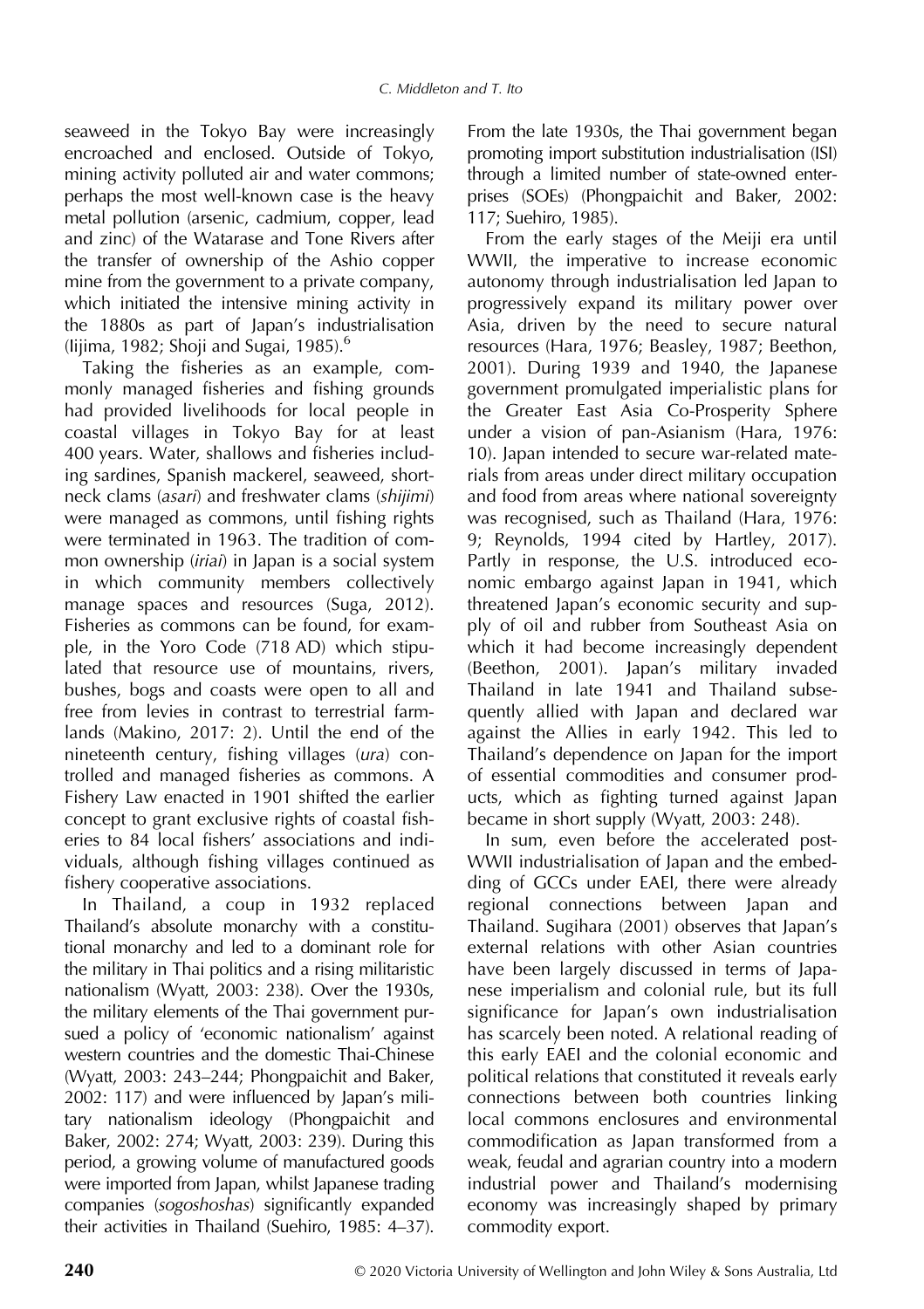## Post-WWII to mid-1980s plaza accord

During the 1940s and 1950s, East Asian trade remained relatively low as the region recovered from WWII. The US occupied Japan from 1945 to 1952 and at first implemented a restrictive policy towards Japan's trade with Asian countries fearing Japan's rearmament. With the onset of the Cold War, however, the US switched its policy towards creating a regional Asian order that can be summarised as trilateral relations amongst the US (centre), Japan (semi-periphery) and Southeast Asia (periphery) (Cumings, 1984). The strategy was aimed towards containing communism in Northeast Asia and preventing its spread into Southeast Asia. The US vision was articulated by the Economy and Science Bureau Chief of the Allied Forces in 1951: 'To increase the supply of globally undersupplied materials, Japan should promote economic development in Southeast Asia… it is ideal to develop trilateral collaboration with Southeast Asian countries providing raw materials, Japan machineries, technology, and labor, and the US capital' (cited in Sato, 2012: 97). The US encouraged Southeast Asian governments to trade with Japan and Japan rebuilt and expanded its industrial capacity under dominant US relations.

Thailand was particularly prone to US influence, as after WWII it had turned to the US seeking assurance that the British would not seek Thailand as its protectorate, or impose severe reparation measures (Wyatt, 2003: 250). During the 1950s, the US provided massive economic and military aid to Thailand that constituted almost two thirds of the government's total budget (Wyatt, 2003: 262). In exchange, Thailand's military government asserted its commitment to fight communism and was a base for US troops (Phongpaichit and Baker, 2002: 130).

At an early stage, the Korean War (1950–1953) accelerated economic activity in Thailand and Japan. In Thailand, there was a boom in commodity exports such as rice, rubber and tin, domestic consumption of imported consumer goods grew and state enterprises and private business backed by military politicians expanded (Phongpaichit and Baker, 2002: 129; Wyatt, 2003: 261). For Japan, given its poor endowment of natural resources, revival of international trade was vital to its economic

recovery via the export of light industrial goods and machineries (Okita, 1992).

From the mid-1950s, Japan offered war reparations and technical cooperation to Southeast Asian countries, including Thailand, much of which was delivered via government payments in yen to Japanese firms which then sold Japanese goods and services to Southeast Asian countries. This arrangement helped Japanese firms regain access to markets in Southeast Asia (Kato, 2016: 1). As war reparations transition to Overseas Development Aid (ODA), Japan held multiple goals, including rebuilding/ maintaining bilateral relations and standing in the international community, normalising trade relations to access raw materials and markets and attaining regional security objectives (Rudner, 1989; Sato, 2012).

During the 1960s, under a strong development state, Japan pursued an export-led economic strategy promoting trade and capital liberalisation (Shimomura, 2012: 34). Japan's National Comprehensive Development Plan of 1962 focused on the development of heavy chemical industry in the four major industrial bases – Tokyo, Nagoya, Osaka and Kitakyusyu – whilst seeking to avoid overconcentration in big cities that was increasingly causing social and environmental problems (Okita, 1962). In Tokyo, industrialisation in the Tokyo Bay area resumed and expanded. This led to more extensive enclosure of Tokyo Bay's fisheries and seaweed beds with landfills to build factories and infrastructure such as canals, a seaport and airport and electricity and gas generation (Kumaki et al., 2013: 996).

Many well-document environmental and social issues arose relating to various commons. These range from environmental pollution causing illnesses, such as Minamata disease, to the consequences of factory concentration in East Tokyo causing urban problems such as: overpopulation; air, water and noise pollution; and subsidence due to overuse of groundwater. In 1961, an official of the Economic Planning Agency observed, 'There is no doubt that land, water, and other resources have been overexploited beyond the limits' (Nagai, 1961: 6). There was public debate about how to manage the impacts of industrialisation. In 1969, the Tokyo Metropolitan government issued the Pollution Prevention Act which required companies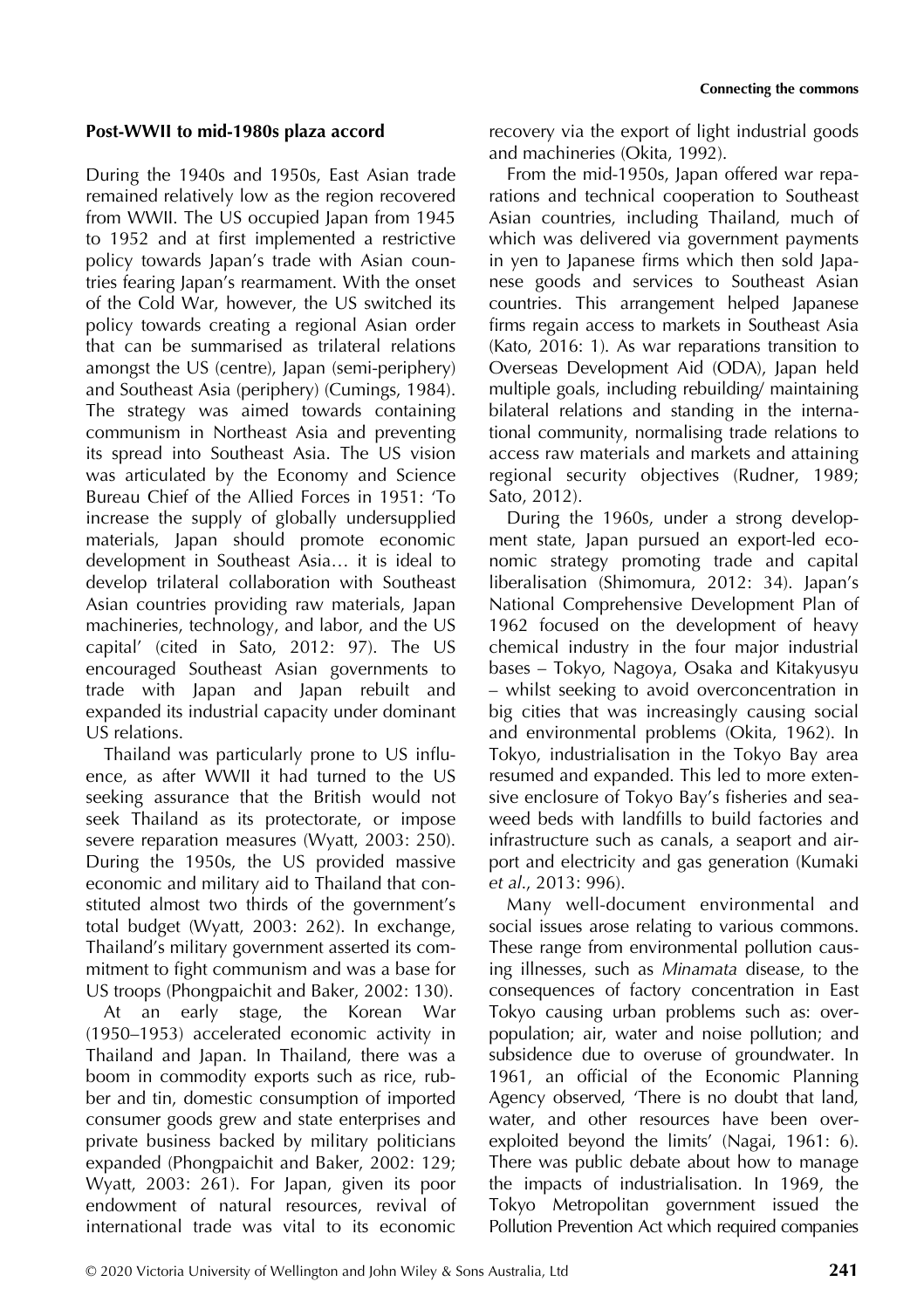to take pollution-reduction measures, making it harder for companies to keep their factories located in inner Tokyo leading to factory relocation to the Greater Tokyo Area.

In Thailand, since 1957, the government held a policy for private-sector-led ISI. The policy was heavily influenced by Thailand's relationship with the US and Japan, whose ODA supported investment in infrastructure such as highways and other transportation, irrigation and (hydro) electricity generation and transmission and the creation of SOEs such as the Electricity Generating Authority of Thailand in 1969 and the Industrial Estate Authority of Thailand in 1972 (Raquiza, 2012). This also accelerated the export of primary commodities, that increased at a rate of 10% per year between 1960 and 1975 (Phongpaichit and Baker, 2003: 133).

Meanwhile, in Japan, from 1960 and in the early 1970s there were progressive easing of capital export controls in Japan and Japanese investment began to move into Asia. Reasons included to: reduce land and labour costs to compete with South Korea and Taiwan; improve access to raw materials; and address pollution problems through relocating polluting activities (Lehmann, 2001: 62; Stubbs, 2005: 156). Thailand passed policies to attract foreign investment, such as permitting profit repatriation and kept labour wages low and labour rights weak (Phongpaichit and Baker, 2003: 132). The flow of investment accelerated; between 1965 and 1975, 38% was from the US and 30% from Japan (Phongpaichit and Baker, 2002: 138). Japan's investors sought joint ventures with domestic Thai capital for assembly of domestic consumer goods and also for manufacture for export. Initially the most important sector was textiles, but other sectors grew in importance including automotive, consumer electronics and fertilisers (Phongpaichit and Baker, 2002: 137–141). The importance of Thai trade with Japan also grew; Thai exports and imports grew from 8 to 21% and 26 to 37% respectively between 1960 and 1972 (Phongpaichit and Baker, 2003: 142). As US hegemony weakened in the 1970s, aid, trade and investment from Japan increasingly led East Asian regionalism and established foundations of an integrated production platform were established.

Yet this growing investment from Japan began to elicit concern from Thailand's domestic businesses, university students and the wider public about economic dominance and a growing trade imbalance, as well as concerns towards environmental and social exploitation. Sentiments against Japanese investors and Japan led to street protests and product boycotts from 1972 until 1985 (Chittiwatanapong, 1988: 85). In 1984, Dr. Amnuay Viravan, Thailand's former Permanent Secretary for Finance, commented in a journal article: 'ASEAN finds itself in the role of raw material supplier to Japan and as a market place for Japanese consumer and capital goods' (Lehmann, 2001: 66). Japan responded by reducing import duties and increasing its aid,<sup>7</sup> which simultaneously sought to appease concerns and further its own investment and trade opportunities (Rudner, 1989: 115; Stubbs, 2005: 158). Yet, also significant, in the late 1970s, Thailand's economy began to struggle, facing global economic shocks, dropping commodity prices internationally and less economic and military aid from the US, as well as volatile domestic politics (Stubbs, 2005; Shimomura, 2012). A major economic crisis in from 1983 to 1985 led the government to shift its economic policy towards export-oriented industrialisation (EOI) and liberalisation and building on the aid, trade, investment and geopolitical relationships of the preceding decades, Japan emerged as Thailand's most important investor.

Thus, the conditions for the 'Asian Miracle' and the intensification of the EAEI as a production platform via GCCs was set. During the period from WWII to mid-1980s, Japan's economic recovery and industrialisation depended upon an expanding and deepening regional integration to secure resources and export manufactured products. Meanwhile, Thailand exported resources and was slowly industrialised where domestic capital partnered with Japan capital. Industrialisation in Thailand and Japan and commodity export in Thailand, reworked environment–society relations and enclosed commons, but also entangled localities in both countries through connections via GCCs and regional trade, investment, aid and geopolitics.

## Plaza accord to present

The rapid industrialisation from the 1950s to 1970s elevated Japan into a major industrialised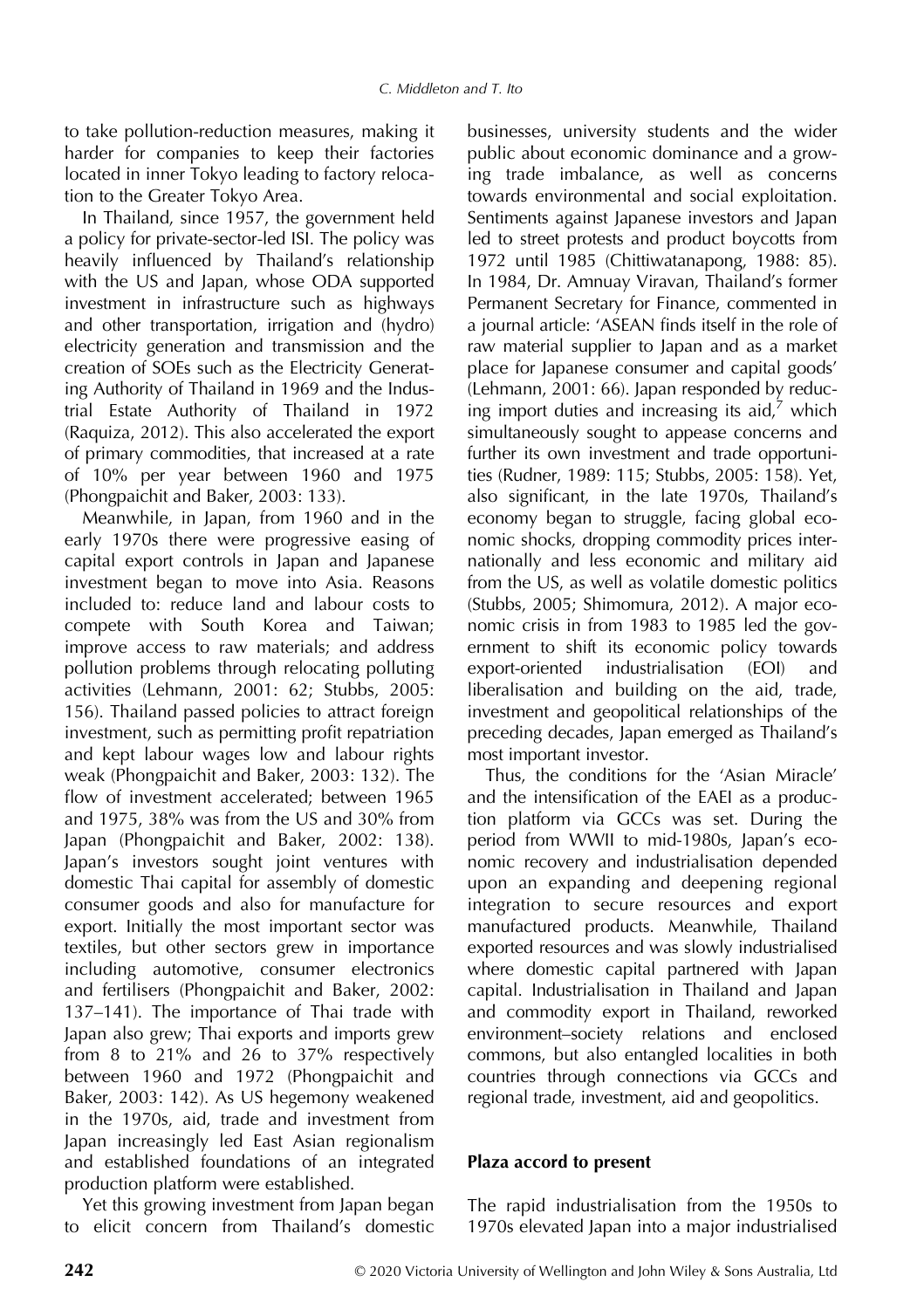country, but also created large trade surpluses with other industrialised economies, especially the United States and European countries (Urata, 2015). In response to these trade frictions, the Plaza Accord of 1985 between the US, Japan, West Germany, the UK and France depreciated the US\$ vis-à-vis the Japanese Yen. The Plaza Accord, which preceded Japan's asset price bubble and 'lost decade,' necessitated changes to Japan's trade policy and industrial structure, forcing Japanese corporations to reduce domestic production and significantly accelerate establishing GCCs that had been initiated since the 1970s. Thailand, together with Malaysia, Indonesia and the Philippines, were important locations of Japanese FDI.<sup>8</sup> Thus, as Japan deindustrialised and Thailand rapidly industrialised, EAEI became defined by the emergence of an intensified regional production platform connected through GCCs.

Under these new regional conditions, the Thai government established further policies to attract FDI, undertook a series of devaluations of the baht and kept labour and environmental protection legislation weak. At its peak, in 1988, Thailand's manufacturing annual growth rate was 17.9% (Mieno, 2013) and by the end of the 1980s Thailand was recognised as a 'Newly Industrialising Country.' During the 1990s, Thailand's industry upgraded from labour intensive textiles and food processing to skill-based mid-tier manufacturer, in particular of automobiles and electronics again with Japan as key investors (Mieno, 2013). Japan also invested in other industries, such as chemicals and paper and metal products and machinery (Hartley, 2017). Between 1985 and 2016, Japanese investment in Thailand totalled US\$85 billion, which was 43% of total investment into the country and twice that of the next largest investor, the US (Hartley, 2017).

As Hartley (2017) argues, Thailand should be understood nowadays as a 'global-competition state' that situates its economic policy-making within and between the interests of domestic elites, the incentives of global markets and also the imperatives of Japan's investors, who themselves are also responding to Japan's domestic context. For example, deepening regional integration and (asymmetric) economic codependence between Japan and Thailand led Japan to offer significant economic support to

Thailand during the 1997 Asian Financial Crisis and in 2007 the two countries signed the Japan–Thailand Economic Partnership Agreement. Other significant political commitments to East Asian regionalism include the Chiang Mai Initiative for multilateral currency swap signed amongst the ASEAN+3 countries in 2009; the East Asia Summit held annually amongst ASEAN+6 countries since 2005; and the Mekong-Japan Summit held annually since 2009. Thus, to understand domestic economic and associated social and environmental changes in Thailand and Japan in the period of deeper EAEI requires a relational analysis.

The transformation of Thailand's economy towards EOI was accompanied by profound economic, social and environmental change and the enclosure of commons. Urbanisation accelerated and the primate city Bangkok grew rapidly, as well as other economic sites such as industrial estates in Ayuthaya and the eastern seaboard. In Ayuthaya, the site of electronic and automobile manufacture, rice fields were turned into industrial estates. Around Bangkok, wetland 'floodways' were built upon with housing, industrial estates and a new airport. Commodity export and agricultural production also continued to intensify. Impacts have included on forests, that were progressively logged until a ban in 1989 and subsequently cleared for agriculture or industrial tree plantations (Vandergeest and Peluso, 1995; Pye, 2005), the fragmentation and enclosure of rivers and fisheries by hydropower and irrigation dams (Middleton, 2017) and harms from industrial pollution and electricity generation (Boonlong, 2011). These enclosures elicited various forms of grassroots social movements and national and international environmentalism from the 1980s onwards (Missingham, 2003).

For example, a particularly notable case is the Eastern Seaboard Development Project (ESDP), which has been central to Thailand's industrialisation. The first phase of the ESDP was completed in the mid-1990s and it continued to expand throughout the 2000s and 2010s. Plans for the ESDP were first supported by the World Bank and Japan during the 1980s. Central to the ESDP has been a petrochemical industrial estate established by the IEAT utilising natural gas discovered in the Gulf of Thailand in the 1973, built together with a deep sea port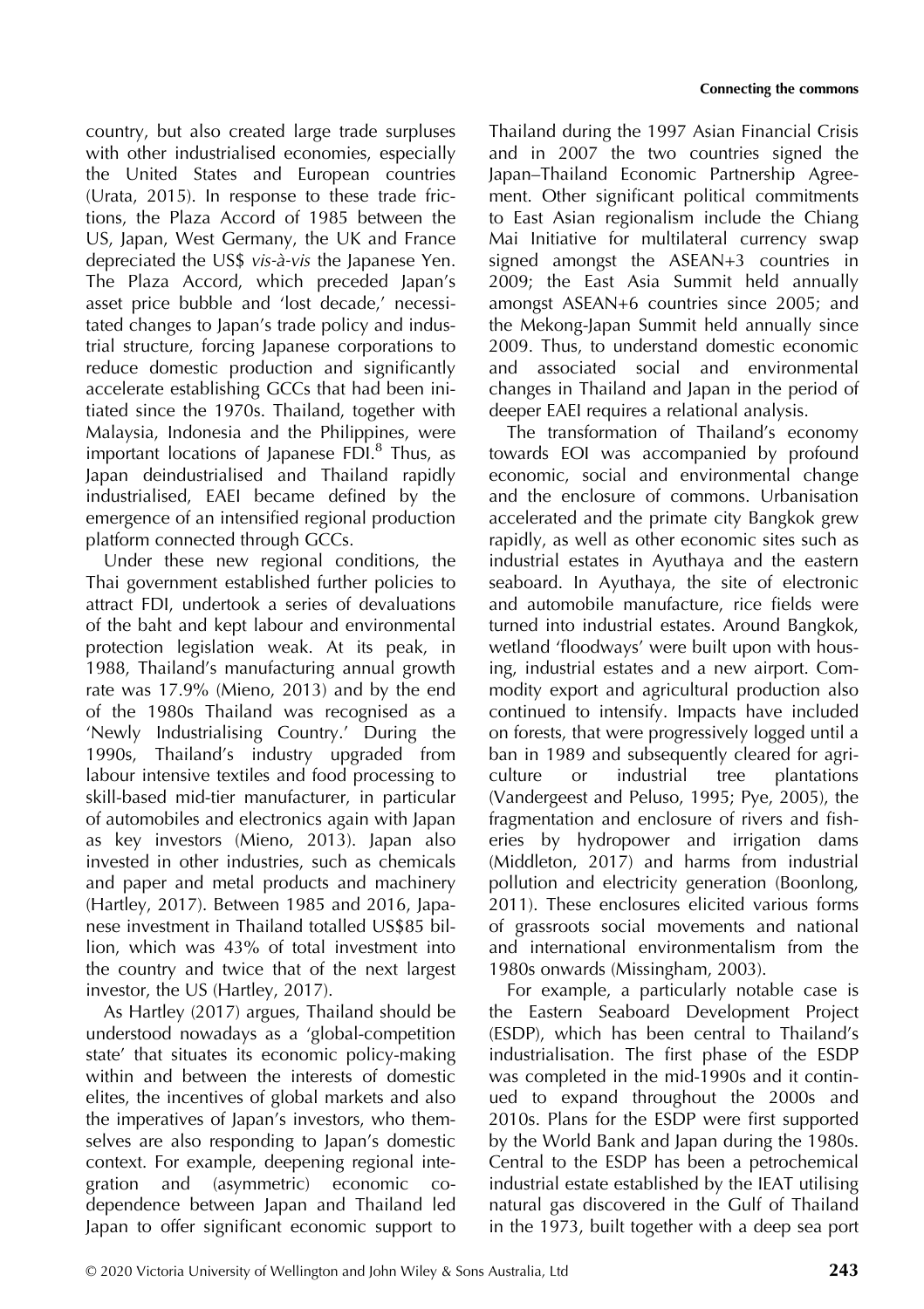used to import various primary materials. Road, railway and water supply infrastructure were also built, largely with ODA and soft loans from Japan (Soytong and Perera, 2017). According to Thailand's National Economic and Social Development Board, between 1995 and 2000, as the industrial area expanded, direct investment created 460 000 jobs (Hassarungsee and Kiatiprajuk, 2010). However, many of the original population did not have the skills needed for industrial work and could not find decent work (Soytong and Perera, 2017).

The five industrial estates that constitute the core of the Map Ta Phut (MTP) complex include 45 petrochemical factories, 12 chemical fertiliser factories, 8 coal-fired power plants and 2 oil refineries (Soytong and Perera, 2017). At MTP, key issues have been air and water pollution, illegal hazardous waste dumping, encroachment on to community land and health impacts (Hassarungsee and Kiatiprajuk, 2010; Soytong and Perera, 2017). There have been various impacts on commons in the area that have become either degraded or enclosed. The air has become polluted by a range of toxic and cancerous chemicals (Boonlong, 2011). Local water resources have become polluted as toxic chemicals such as cadmium, zinc and lead, were flushed by rainwater into rivers and then the sea (Hassarungsee and Kiatiprajuk, 2010; pers comm., 2018). Various studies have indicated the harm to people's health, including a National Cancer Institute study that found an elevated incidence of cancer and leukaemia and the Rayong Public Health Office that identified increased levels of birth deformities, disabilities and chromosome abnormalities (Hassarungsee and Kiatiprajuk, 2010).

Whilst environmental standards have improved over time, this has been in no small part due to communities challenging the industrial estate, but many issues remain outstanding. Growing local community opposition cumulated in the filing of a court case in October 2007 against Thailand's National Environment Board (NEB) for its failure to designate MTP and nearby areas as pollution control areas (Soytong and Perera, 2017). Acknowledging the harm to health and the environment, on 3 March 2009 the court ruled in favour of the community. Despite declaring the area a Pollution Control Area in April 2009, the NEB approved a further 76 projects the following month, which was subsequently the subject of a further court case that required most projects to undertake Environment and Health Impact Assessments as required under Article 67 of the 2007 Constitution. Most recently, under Thailand's military government from 2014 to 2019, the ESDP was significantly expanded to become the Eastern Economic Corridor, whilst the legal requirement for comprehensive environment impact assessment was suspended.

In Japan, deindustrialisation, which as we have discussed above is intimately connected to Thailand's industrialisation, reduced pressure on Japan's domestic land and water resources for production and made environmental protection standards more readily attained. One example is the Disaster Prevention Block Improvement scheme, initiated in 1999. This programme aims to reduce the vulnerability of cities to natural disasters by developing evacuation parks and block improvement through the acquisition of former factory lands and other types of lands. Between 1999 and 2006, 12 areas (six in the Greater Tokyo Area and six in the Greater Osaka Area) were redeveloped using this scheme. For example, the former Nissan Ogikubo factory in Tokyo's Suginami Ward was redeveloped in 2001 into a designated evacuation area with private shopping and residential areas and public facilities including park, fire station, nursery school and elderly care centre. Other former industrial sites have been transformed into private investments. Some, however, have been repurposed with an emphasis on sustainability. For example, Panasonic closed down major factories in Japan in the 2000s and two ex-factory sites near Tokyo, Fujisawa and Yokohama, were developed as sustainable towns – solar powered residential areas combined with a shopping malls and Apple's research and development centre.

On the other hand, other historically contaminated and now abandoned industrial sites have left a legacy of pollution and risk. This industrial legacy, including chemical poisoning in soils, is a type of environmental injustice that is still not well recognised. In Japan, one study estimated 331 000 cases totalling 113 000 ha of potentially contaminated sites (Ministry of Environment, Japan, 2007). In 2003, the government created the Brownfield Countermeasures Law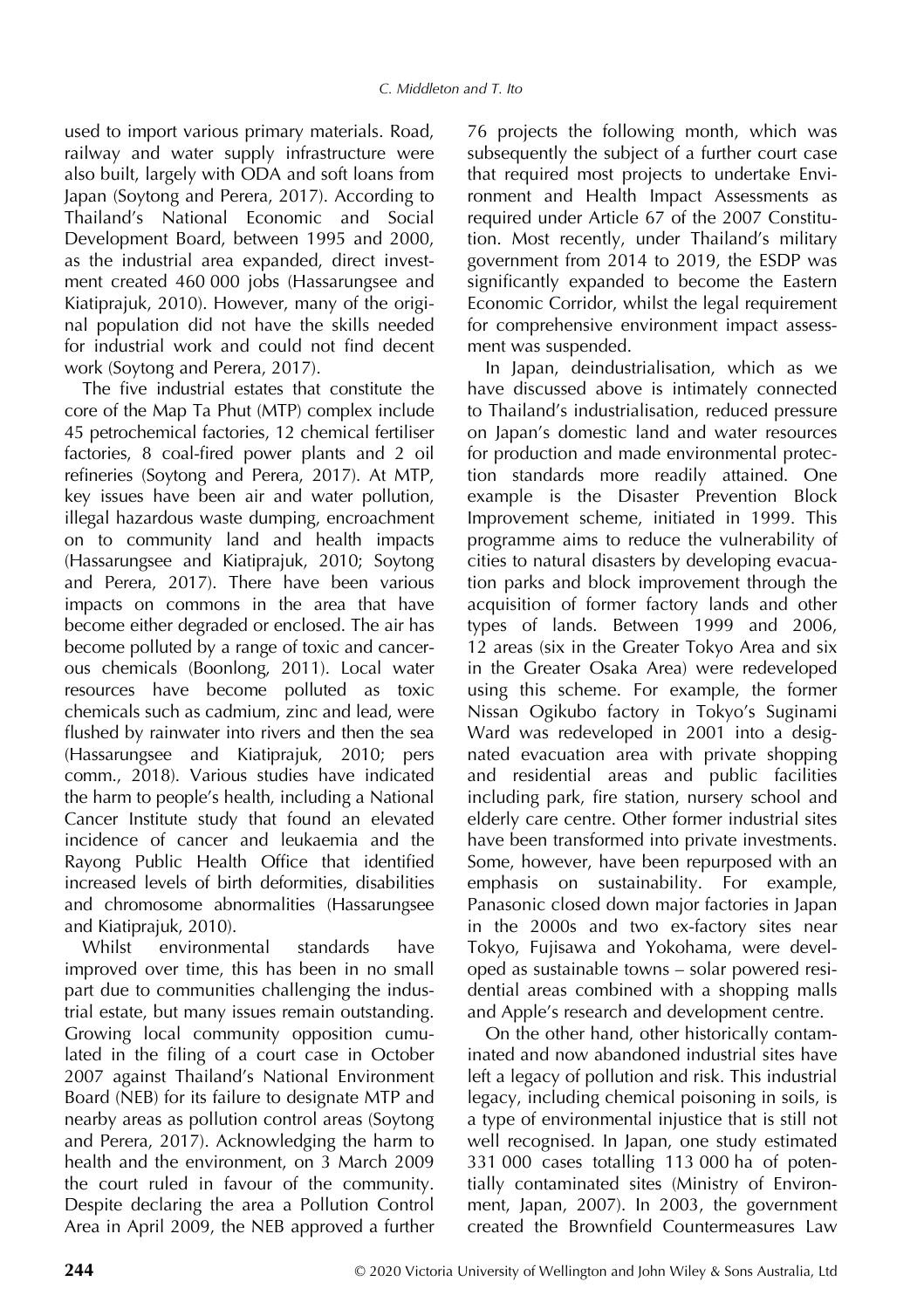specifically to address the rising issue of brownfields as a result of relocation of factories. One infamous recent case has been the site of the Tokyo's tuna market operated by the Tokyo Metropolitan Government that was relocated from Tsukiji to Toyosu. In 2016, just before the move to the new site, harmful chemicals were found from water in the basement of the newly established building from past industrial activity, which required costly removal at the expense of the Tokyo Metropolitan Government before the market could open.

Since the Plaza Accord, the geopolitical and economic interests of Japan and Thailand were realigned towards intensified regional economic integration, which simultaneously reworked local economies and environments to meet the demands of production, exchange and consumption via GCCs. In Thailand, the increasing flows of capital and ODA from Japan as a result of the Plaza Accord decisively shaped Thailand's 'local' environment–society relations, mostly in negative ways, leading to commons enclosures and pollution. For Japan, whilst the Plaza Accord was a political compromise to reduce the tension of trade surplus with the US and Europe, it also marked the beginning of structural change characterised by Japan's deindustrialisation along with the dialectic process of recommoning and coping with industrial legacies.

#### Conclusion

Modernisation since the mid-nineteenth century has profoundly transformed the East Asian region economically, socially and environmentally. Whilst there is a large and diverse literature on this 'regionalism' and how it has been constituted of and shaped by various interconnections and flows (e.g. Dent, 2016), much emphasis has been placed on the regionalisation of the economy and the emergence of an East Asian production platform connected via GCCs. To the extent that this literature engages with regional and local environmental change, a relatively direct approach is taken that typically explains negative environmental change as an economic externality, or as a case of unidirectional environmental injustice inflicted by one country (and its transnational corporations) upon another.

In this paper, we have sought to outline a relational environmental and economic history of East Asian regionalism to reveal how economic modernisation has connected together commons in distant places not only economically but also ecologically via GCCs, which we broadly understand to be transborder stateprivate sector hybrid processes of trade and investment, as well as geopolitics and aid. We have drawn on a critical reading of teleconnection and political ecology literature that explains interdependence between people, places, ecosystems and landscape transformation, the production of risk and vulnerability along GCCs and the associated distribution of environmental and social harms and benefits. In doing so, we have sought to move from a 'causality' analysis to a 'relational' analysis of the political economic processes of industrialisation and deindustrialisation and the connected transborder processes of commons enclosure and recommoning in both capital-sending Japan and capital-receiving Thailand. We are not proposing direct causal relations between specific locations in Japan and Thailand, but rather our paper contextualises how environment–society relations in specific locations are transformed under the relational processes and structures of East Asian capitalism. This reflects Moore's (Moore, 2015) argument that capitalism does not act externally on to the environment, but rather capitalism itself is the fundamental restructuring of environment–society relations.

In post-Plaza Accord Japan, deindustrialisation has to an extent been an opportunity for furthering environmental protection and recommoning, for example for disaster preparedness, as well as the reallocation of land to new private uses that seems more sustainable than previous industrialise uses. However, asides from the economic consequences of the Plaza Accord that led to Japan's 'lost decade,' there also remains a significant and underappreciated legacy of risk from contaminated industrial sites yet to be remediated. In contemporary Thailand, meanwhile, whilst remarkable economic growth since the 1980s has reduced material vulnerability for many, environmental degradation and pollution and loss of access to common pool resources such as water, fisheries, forests and land has also increased vulnerability for many others. Yet, the interdependence between society and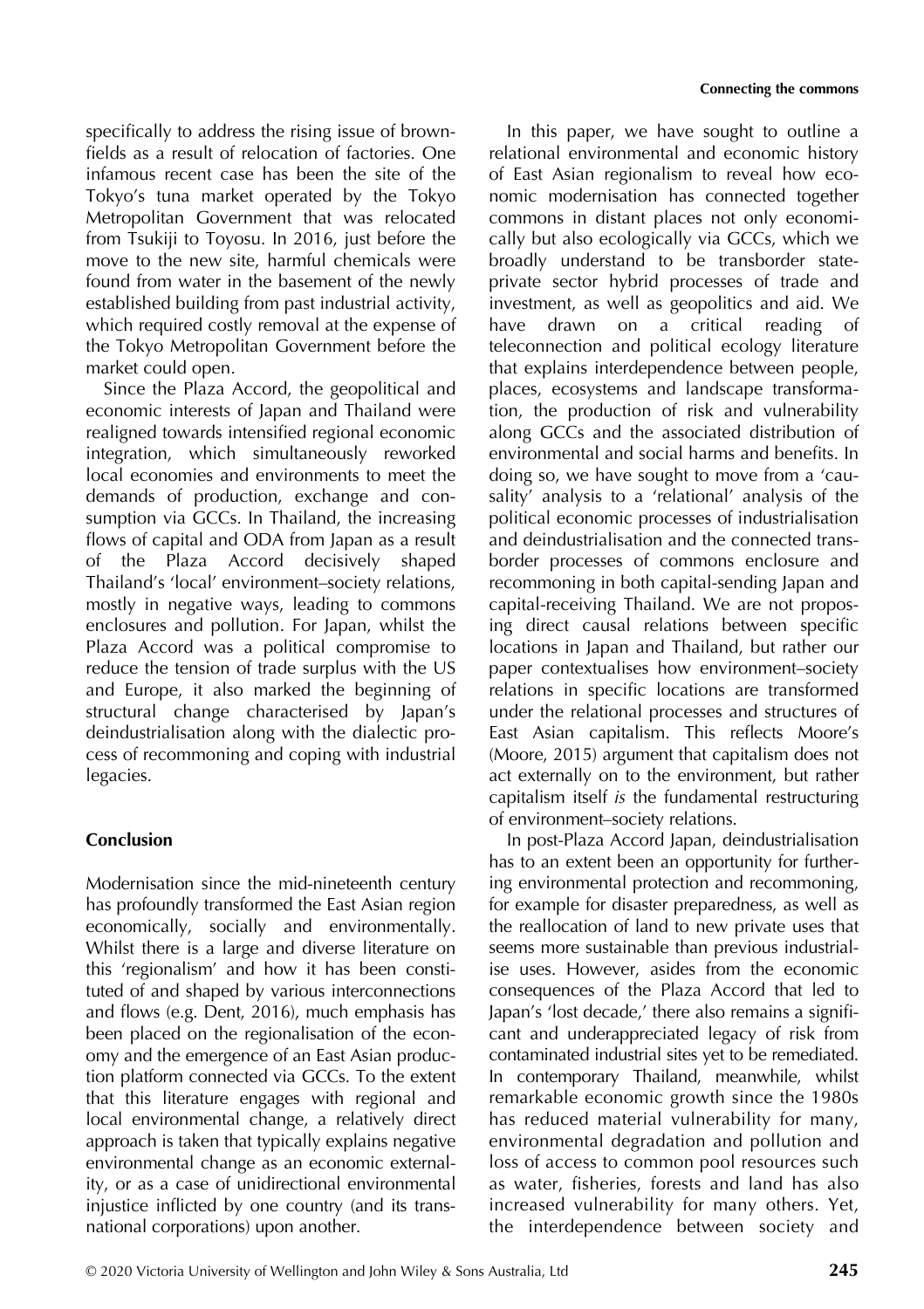environment still needs to be better understood by scholars, government policy makers and civil society, including how seemingly local, but in fact transboundary-connected, commons are maintained, enclosed and/or recommoned. We argue that a relational lens on economic and environmental history in East Asia can help better explain the changes in environment–society relations in particular localities and the associated actions of 'development states', their relationship with domestic and foreign capital and the forms of social movements that emerge locally and transnationally in response.

#### Acknowledgements

Carl Middleton benefited from the financial support of a Singapore Ministry of Education's Social Science Research Council (SSRC) grant entitled 'Sustainable Governance of the Transboundary Environmental Commons in Southeast Asia' (MOE2016-SSRTG-068). Takeshi Ito acknowledges support from Sophia University for a research grant entitled 'Trans-Disciplinary and Trans-National Research Program for Achieving Regional Sustainable Development Goals (SDGs) through River Basin Environment Conservation and Management' and Chulalongkorn University for a visiting professorship hosted by the Faculty of Political Science.

#### **Notes**

- 1 Sometimes referred to as global value chains
- 2 In Japan, we focus on Tokyo and its vicinity as a key site of the country's industrialisation, but note that other industrial areas also grew rapidly during the Meiji period with significant environmental harm, for example Osaka's early spinning industry in Hanshin region, which caused significant air pollution. We thank an anonymous reviewer for this insight.
- 3 Deindustrialisation does not inevitably lead to recommoning. There are many examples where deindustrialised areas have been turned to other private uses.
- 4 This differs from the types of transboundary governance arrangements that seek to maintain commons in multiple sites to maintain an ecological commons, such as a migratory wild-capture fishery or migratory bird habitats.
- 5 During the early period of Japan's industrialisation, the Hanshin Industrial Zone situated between Osaka and Kobe initially was Japan's largest industrial area, which

was overtaken by the Keihin Industrial Zone in Tokyo in 1940.

- 6 We appreciate one anonymous reviewer who provided additional information on the Ashio Copper Mine incident.
- 7 By the 1980s, two thirds of Thailand's aid was from Japan, which constituted 10% of Japan's global aid budget (Phongpaichit and Baker, 2003: 142).
- These countries also benefited from the US generalised system of preferences and therefore enabled Japanese brands made in Southeast Asia for export to the US market

#### References

- Adger, W.N., H. Eakin and A. Winkels (2009) Nested and teleconnected vulnerabilities to environmental change, Frontiers in Ecology and the Environment 7(3): 150–157.
- Beasley, W.G. (1987) Japanese imperialism, 1894–1945. Oxford: Claredon.
- Beethon, M. (2001) Japan and Southeast Asia: The lineaments of quasi-hegemony, in G. Rodan, K. Hewison and R. Robison (eds.), The political economy of South-East Asia: Conflicts, crises, and change. Oxford: Oxford University Press.
- Boonlong, R. (2011) Energy issues in Thailand, in R. Boonlong, C. Farbotko, C. Parfondry, C. Graham and D. Macer (eds.), Representation and decisionmaking in environment planning with emphasis on energy technologies ethics and climate change in Asia and the Pacific. UNESCAP: Bangkok.
- Chittiwatanapong, P. (1988) Japan's international conflict and decision-making: Perspectives from Thailand, Thai Japanese Studies 5(2): 81–95.
- Coe, N.M., P. Dicken and M. Hess (2008) Global production networks: Realizing the potential, Journal of Economic Geography 8(3): 271–295.
- Cumings, B. (1984) The origins and development of the Northeast Asian political economy: Industrial sectors, product cycles, and political consequences, International Organization 38(1): 1–40.
- Dauvergne, P. (1997) Shadows in the forest: Japan and the politics of timber in Southeast Asia. Cambridge, MA: MIT Press.
- Dent, C. (2016) East Asian regionalism, 2nd edn. London and New York: Routledge.
- Endoh, T. (2007) Historical changes in the distribution of factories and the present land use of former factory sites in the Tokyo lowland, Journal of Geography 116(5): 593–626.
- Hara, A. (1976) The economic structure of the greater East Asia co-prosperity sphere (Dai Toa Kyouei Ken no Keizai teki Jittai), Journal of Agrarian History 18 (3): 1–28.
- Hartley, R. (2017) Contemporary Thailand–Japan economic relations: What falling Japanese investment reveals about Thailand's deep, global competition, state in the context of shifting regional orders, Asia & the Pacific Policy Studies 4(3): 569–585.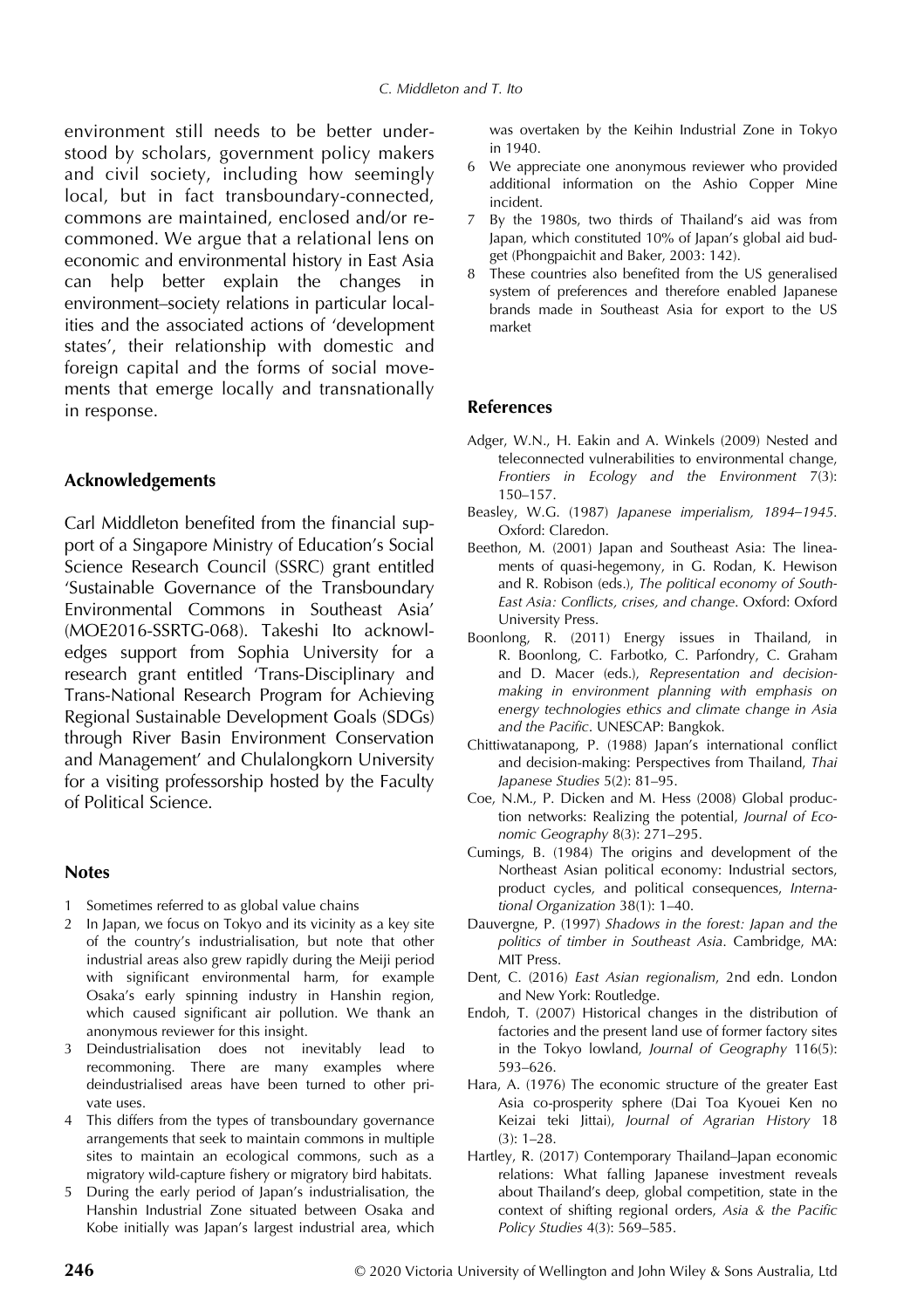#### Connecting the commons

- Hassarungsee, R. and S. Kiatiprajuk (2010) Time to rethink industrial development. Social Watch. Retrieved 13 November 2019, from Website: [http://www.](http://www.socialwatch.org/node/12114) [socialwatch.org/node/12114](http://www.socialwatch.org/node/12114)
- Huber, M. (2017) Reinvigorating class in political ecology, Geoforum 85: 345–352.
- Iijima, N. (1982) Mineral poisoning at the foot of the Ashio copper mine (Ashio Dozan Yamamoto Ni Okeru Kogai). United Nations University Human and Social Development Program Report. Tokyo: Institute of Developing Economies and United Nations University.
- Ishii, Y. and T. Yoshikawa (1987) 600 Years of Japan-Thailand Relations (Nichi-Tai Koryu Roppyaku Nen Shi). Tokyo: Kodansya.
- Kato, H. (2016) Japan's ODA 1954-2014: Changes and continuities in a central instrument in Japan's foreign policy, in H. Kato, J. Page and Y. Shimomura (eds.), Japan's development assistance: Foreign aid and the post-2015 agenda. New York: Palgrave Macmillan.
- Kumaki, Y., M. Koarai and T. Nakano (2013) Land transformation in Tokyo and its surrounding regions, Journal of Geography 122(6): 992–1009.
- Lamb, V., M. Marschke and J. Rigg (2019) Trading sand, undermining lives: Omitted livelihoods in the global trade in sand, Annals of the American Association of Geographers 109(5): 1511–1528. [https://doi.org/10.](https://doi.org/10.1080/24694452.2018.1541401) [1080/24694452.2018.1541401](https://doi.org/10.1080/24694452.2018.1541401)
- Lehmann, J.-P. (2001) Variations on a pan-Asianist theme: The 'special relationship' between Japan and Thailand, in W. Mendl (ed.), Japan and South East Asia: From the Meiji restoration to 1945, pp. 57–76. London and New York: Routledge.
- Liu, J., V. Hull, M. Batistella et al. (2013) Framing sustainability in a telecoupled world, Ecology and Society 18 (2): 26.<https://doi.org/10.5751/ES-05873-180226>
- Makino, M. (2017) Institutional and economic analysis of Japanese fisheries management and its expansion into marine ecosystem conservation, AGri-Bioscience Monographs 7(1): 1–24.
- Middleton, C. (2017) Water, rivers and dams, in P. Hirsch (ed.), Handbook of the environment in Southeast Asia, pp. 204–223. London and New York: Routledge.
- Mieno, F. (2013) The eastern seaboard development plan and industrial cluster in Thailand: A quantitative overview, in M. Nissanke and Y. Shimomura (eds.), Aid as handmaiden for the development of institutions: A new comparative perspective. Houndmills: Palgrave MacMillan.
- Miller, M.A. (2019) B/ordering the environmental commons, Progress in Human Geography: 0309132519837814.
- Miller, M., C. Middleton, J. Rigg and D. Taylor (2019) Hybrid governance for transboundary commons: Insights from Southeast Asia, Annals of the Association of American Geographers 110(1): 297–313. [https://doi.](https://doi.org/10.1080/24694452.2019.1624148) [org/10.1080/24694452.2019.1624148](https://doi.org/10.1080/24694452.2019.1624148)
- Ministry of Environment, Japan (2007) The current state of brownfields and their problems. Retrieved 13 November 2019, from Website: [https://www.env.](https://www.env.go.jp/houdou/gazou/8300/9506/2641.pdf) [go.jp/houdou/gazou/8300/9506/2641.pdf](https://www.env.go.jp/houdou/gazou/8300/9506/2641.pdf)
- Missingham, B. (2003) The assembly of the poor: From local struggle to national social movement. Chiang Mai: Silkworm Books.
- Moore, J.W. (2015) Capitalism in the web of life: Ecology and the accumulation of capital. New York: Verso.
- Muradian, R. and J. Martinez-Alier (2001) Trade and the environment: From a 'Southern' perspective, Ecological Economics 36(2): 281–297.
- Nagai, S. (1961) The state of industrial location and the problem of industrial water, Journal of Industrial Water 35: 5–10.
- Okita, S. (1962) The background and challenges of the national comprehensive development plan (Zenkoku Sogo Kaihatsu Keikaku no Haikei to Kadai), Journal of Japan Regional Studies 1: 29–39.
- Okita, S. (1992) Post-war reconstruction of the Japanese economy. Tokyo: University of Tokyo Press.
- Phongpaichit, P. and C. Baker (2002) Thailand economy and politics, 2nd edn. Oxford: Oxford University Press.
- Phongpaichit, P. and C. Baker (2003) Thailand economy and politics, 2nd edn. Oxford: Oxford University Press.
- Prudham, W.S. (2009) Commodification, in N. Castree, D. Demeritt, D. Liverman and B. Rhoads (eds.), A companion to environmental geography, pp. 123–142. Oxford: Wiley-Blackwell.
- Pye, O. (2005) Khor Jor Kor forest politics in Thailand. Chiang Mai: White Lotus Press.
- Raquiza, A.R. (2012) State structure, policy formation, and economic development in Southeast Asia: The political economy of Thailand and The Philippines. London and New York: Routledge.
- Robbins, P. (2014) Cries along the chain of accumulation, Geoforum 54: 233–235.
- Rudner, M. (1989) Japanese official development assistance to Southeast Asia, Modern Asian Studies 23(1): 73–116.
- Sato, J. (2012) Post-war Japan's foreign aid and domestic situations: Continuity and change in domestic and foreign policy around securing raw materials (Sengo Nihon no Taigai Keizai Kyoryoku to Kokunai Jijo: Genryo Kakuho wo meguru Kokunai Seisaku to Taigai Seisaku no Renzoku to Danzetsu), Ajia Keizai 53(4): 94–112.
- Scott Frey, R., P.K. Gellert and H.F. Dahms (2019) Introduction: Ecologically unequal exchange in comparative and historical perspective, in R. Scott Frey, P.K. Gellert and H.F. Dahms (eds.), Ecologically unequal exchange: Environmental injustice in comparative and historical perspective, pp. 1–10. Cham: Palgrave Macmillan.
- Shimomura, Y. (2012) Macroeconomic policy with particular reference to rapid economic growth, in T. Toyoda, J. Nishikawa and H.K. Sato (eds.), Economic and policy lessons from Japan to developing countries, pp. 19–40. New York: Palgrave Macmillan.
- Shoji, K. and M. Sugai (1985) Ashio copper mine mineral poisoning incident: The origins of pollution (Ashio Dozan Kogai Jiken: Kogai no Genten), in J. Ui (ed.), Technology and industrial pollution (Gijutsu to sangyo kogai). Tokyo: United Nations University.
- Soytong, P. and R. Perera (2017) Spatial analysis of the environmental conflict between state, society and industry at the Map Ta Phut-Rayong conurbation in Thailand, Environment, Development and Sustainability 19(3): 839–862.